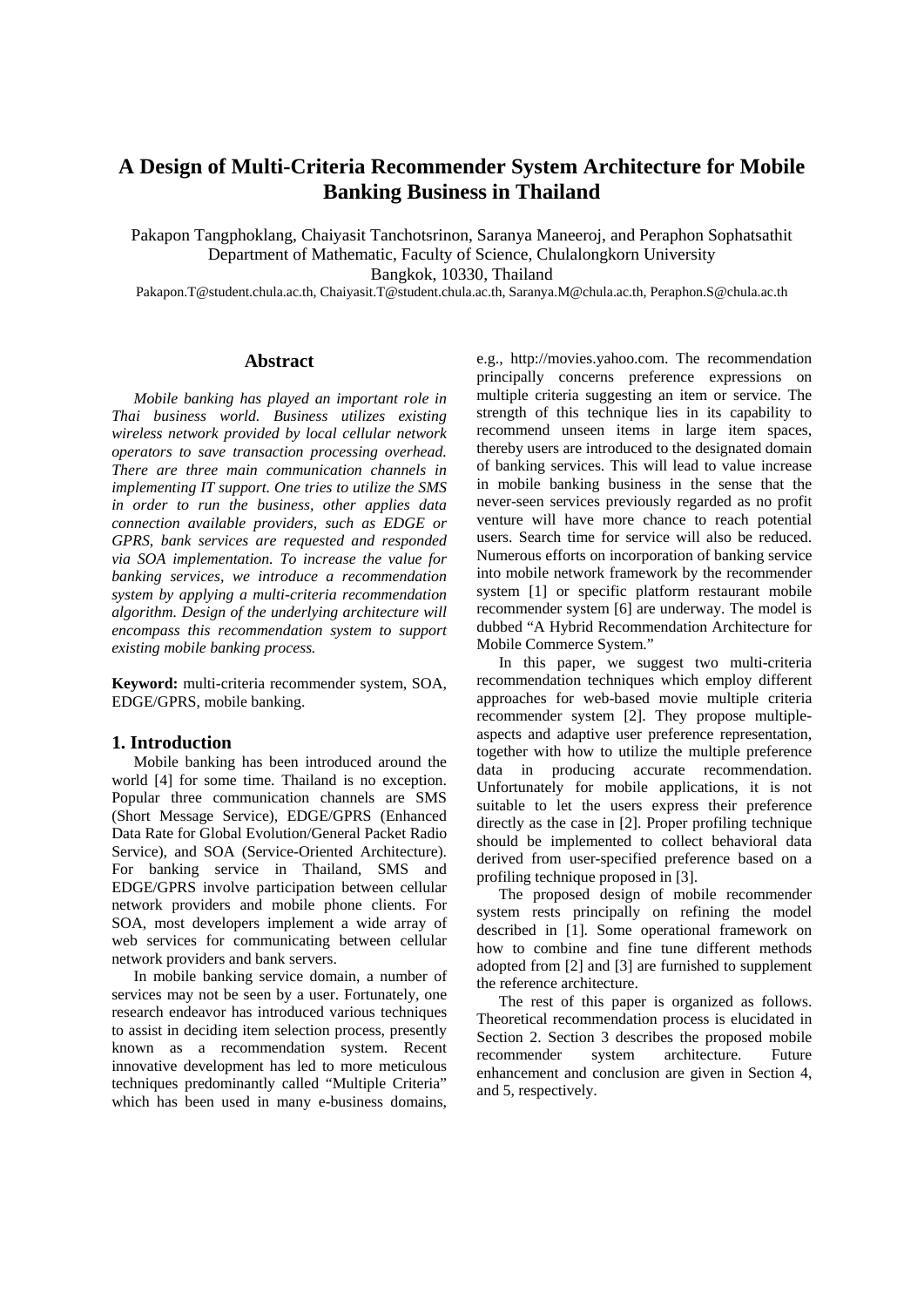# **2. Multiple criteria recommendation algorithm**

Recommender systems, especially for multiplecriteria consideration, were introduced in many domains of products and services. Effectiveness of the systems attested to many applications such as ecommerce [5], restaurant [6], learning quality approach [7], and course [8], as some of the techniques were presented in [9].

Multi-criteria recommendation can be performed in three steps according to [2], i.e., neighbor formation, score estimation, and recommendation. These three steps are exemplified to describe procedural technicality of each step.

Generally, it is important to first know the characteristic of products or services to be explored by the recommender system. In [2, 3], the domain of products are primarily movie related, where user's preference can be expressed via web-based rating based on a set of movie criteria. Such a procedure is not suitable for the mobile phone context. Under such setting, a service is treated as an item. Combination of methods in [2] and [3] furnishes a viable configuration.

In order to make the rating-based multi-criteria recommendation possible for mobile banking services, some procedural details described in [2] must be compensated by a technique given in [3], as follows.

# **2.1 Neighbor formation**

 A multi-criteria user profile which is the summary of user's preference must be introduced. According to [2, 3], the multi-criteria user profile can be described by a vector. Let  $up(a) = (e_1, e_i, \ldots, e_n)$  be an *n*-element user profile that belongs to the user *a*, and the element  $e_i$  is an element in the user profile representing the  $i<sup>th</sup>$  criteria.

Computations of the profile involve profiling comparison technique [3] in the context of mobile banking service under mobile commerce environment. One type of profile introduced [3] is the movie profile which can be thought of as a service profile vector. Let  $sp(s) = (c_1, c_2, \ldots, c_n)$  be an *n*element service profile that belongs to the service *s*, and the element  $c_i$  is a numerical value toward the  $i<sup>th</sup>$ criteria. The *ci* can be different for each criterion, and this depends on the characteristics of the criteria. For example, if a criterion for a bank service is the service fee, numerical values for this criterion might be denoted by discrete values, i.e., 0, 1, and 2, representing "cheap", "reasonable", and "expensive", respectively.

The last input that plays a very important role in producing the user profile is the rating score that a user assessed toward a particular service. Moreover,

the score might not be just capable of expressing preference of user, but also expressing the level of familiarity or friendliness. Unfortunately, in the mobile context, the user might not prefer or available to participate. So we suggest a way to address this situation. The recommender system can be performed based on the above meanings to recommend a service that might be useful and easy to get familiar by a user. The score can be obtained from the frequency of accessing the  $i^{\text{th}}$  service for user *a*, denoted by  $r_{i,a}$ .

User *a*'s profile can be determined using the following equation

$$
up(a) = \frac{\sum_{i \in S} r_{i,a} \times sp(i)}{|S|}.
$$

where *S* represents the set of services that user *a* has selected. After the user profiles for all bank services are prepared, the system will try to find a set of neighbors that is similar to user *a*'s characteristics. This can be done by measuring dissimilarity (or similarity) between multivariate user profile vectors. One well known measurement that has been used for this proposed scheme is the Euclidean distance. Finally, after the dissimilarity measurement has been done, the system will be able to determine the set of similar users by produce descending order of users according to their dissimilarity value toward a user *a.*

# **2.2 Score prediction**

 Realizing on the applied MCDM prediction technique used in [2], the system will then form a set of similar users that already rated for a particular service. Their profile criteria elements, together with related element weights, are used to estimate the score for that service.

#### **2.3 Recommendation**

 Last of all, the system will recommend top-n items that has high estimated score to the user *a*.

### **3. Mobile reference architecture design**

A design architecture on mobile hybrid recommendation system has been proposed [1]. Unfortunately, it is not suitable for recommender system inclusion to existing mobile networks in Thailand. Actually, from the mobile hybrid recommendation architecture, there are four agents working together, namely, Profile Management Agent, Customer Agent, Interface Format Agent, and Recommendation Agent. In this work, we introduce one additional agent to make the architecture applicable for Thailand situation. It is Bank Service Agent. The reference architecture is depicted in Figure 1.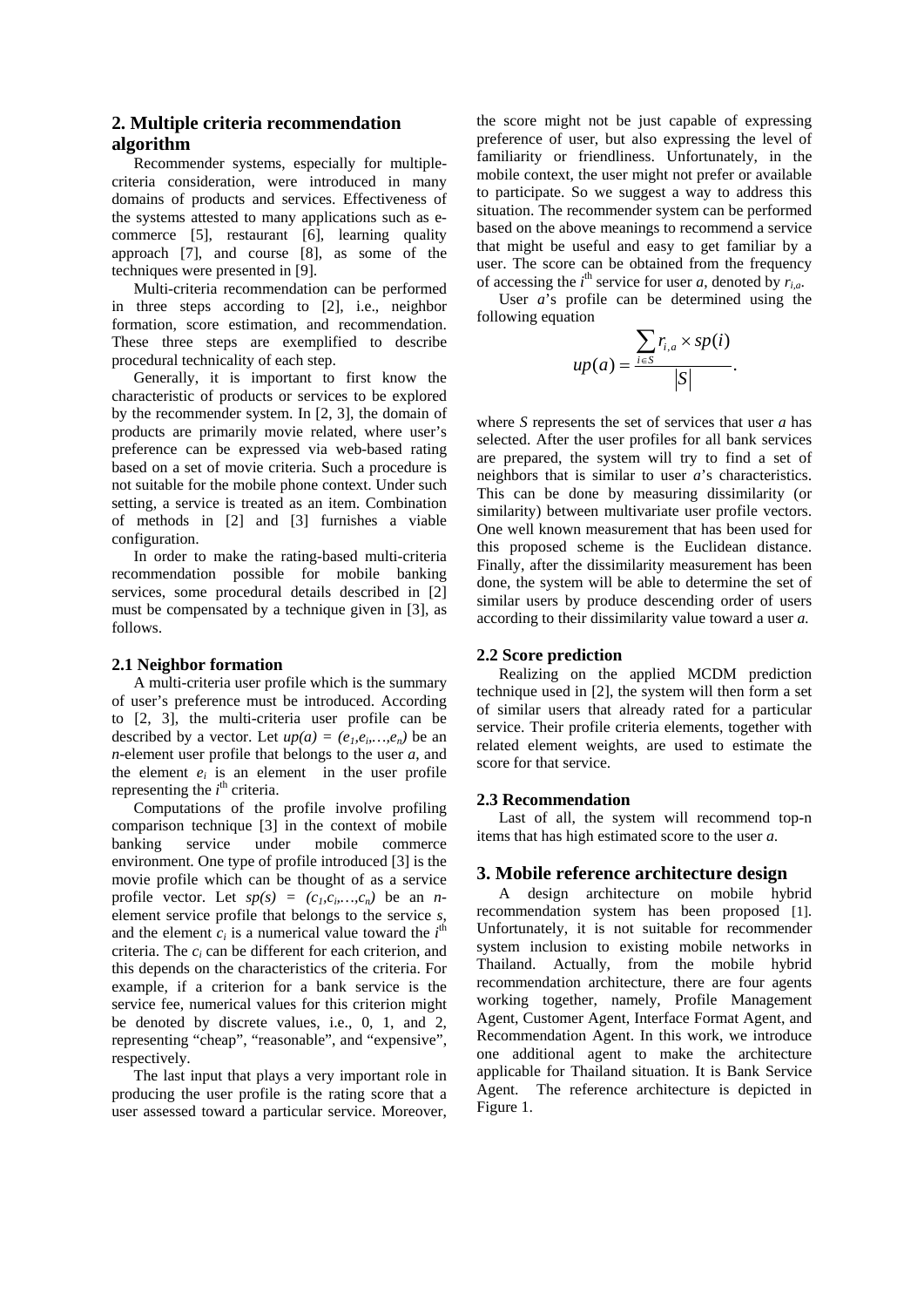

Figure 1. The Mobile Multi-Criteria Recommendation Architecture

# **3.1 Customer Agent**

 The Customer Agent is responsible for communicating with users via SMS and/or EDGE/GPRS to process general bank transactions and retrieving recommendation results, working with the Profile Management Agent to manage user profiles, receiving the formatted recommendation results to be sent to users, respectively. In the scope of cellular network providers, we use the dotted arrow to represent the internal user-defined SOA message communicated with the mobile connection process, banking services, and recommendation processes.

# **3.2 Profile Management Agent**

 This Agent is capable of processing the user profile update, creating a user profile for a new member, and searching for a needed user profile. The Agent also processes general database management commands, manages the profile of user's mobile phone for the Interface Format Agent to arrange in a proper recommendation format for each specific type of mobile phone.

#### **3.3 Recommendation Agent**

 This is the flexible part because any types of recommendation modules can be put here. Additional recommendation methodologies can be added to process the set of recommendations independently aggregated by a hybrid recommendation module [1].

In our case, the multiple criteria recommendation module can be uniquely put here.

# **3.4 Interface Format Agent**

 This agent will incorporate with the profile management agent to support appropriate recommendation format for each mobile client operating system, realizing on each mobile profile and its specifications.

#### **3.5 Bank Service Agent**

 The agent which is already embedded to the existing mobile banking service system has two important responsibilities. Fist, it must incorporate with the banking service server to process all necessary bank transactions via the external SOA messages represented by the arrow. Second, it increments the frequency of accessing various banking services. This is accomplished by a database containing all banking services registered with the cellular network providers.

## **3.6 Architecture adjustment**

 One aspect that has not been stated in [1] is the mobile client application which receives data from SMS and/or EDGE/GPRS as inputs. If there are server agents who provide distinct output formats, there must also be corresponding client applications to accommodate those output formats for user display.

 According to the designed architecture, when a user intends to use a service without the right services, it is helpful to let other experienced users recommend suitable services to the requesting user.

The adjustment proceeds to send the request to the customer agent. The customer agent extracts the identifiable key from the request and sends the key to obtain the active user profile from the profile management agent. The user profile will then be sent to the recommendation agent and supplied to the multi-criteria recommendation algorithm embedded in the recommendation agent. After the recommendation result is prepared as a list of banking services, it will be sent for formatting by the interface format agent. The interface format agent will require the mobile device profile from the profile management agent to process such a list properly for each mobile hardware platform. The formatted result is sent to the customer agent. Finally, as the front-end agent, the customer agent consecutively sends the formatted result to the mobile client. In a usual situation, these processes will be skipped to allow the requests passing through the bank service agent who participates with external farm of banking service servers to process general bank transactions.